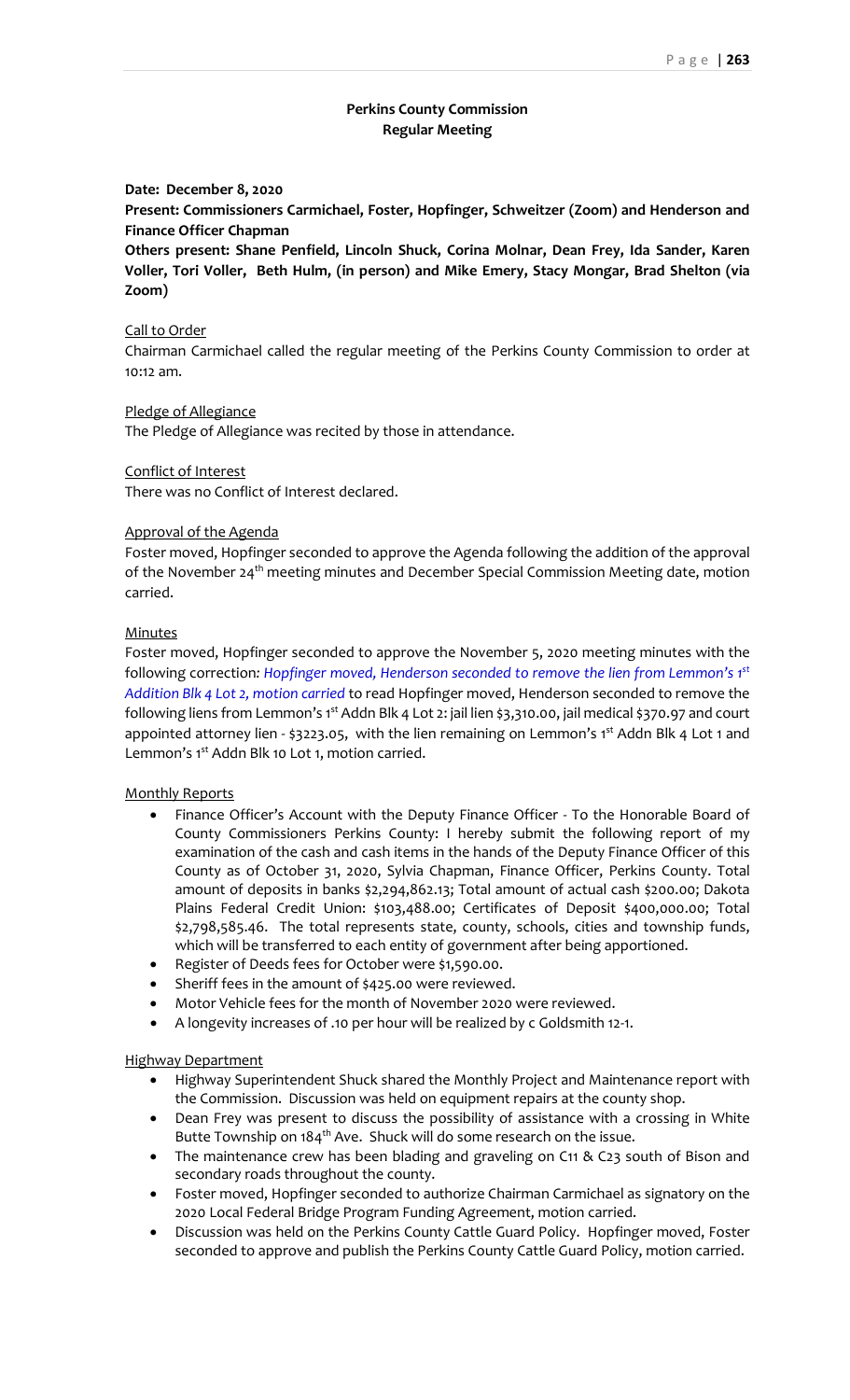## *PERKINS COUNTY CATTLE GUARD POLICY*

*For new cattle guard(s), the landowner(s) shall only install or replace cattle guard(s) which shall meet the following specifications:*

*1) Any cattle guard shall not be less than 7' by 24' wide for Primary Roads and 7' by 20' for Secondary and Minimum Maintenance Roads.* 

*2) All cattle guards shall have concrete or metal abutments and metal tops; tubing may be round or square, 2' on center substructure and have removable ends to accommodate wide loads. The minimum of a 20' cattle guard is required to facilitate a V-plow.*

*3) The cattle guard shall be heavy enough to carry legal loads and have no rods or straps on top of the rails running parallel to the road.*

*4) The cattle guard shall have removable ends.*

*4) Landowner(s) shall be responsible for all costs of materials.*

*The Perkins County Commissioners may approve an application to construct cattle guards across a county road.*

*All present cattle guards on county roads that do not meet the above specifications may remain in place. However, all maintenance and cleaning of the cattle guard shall be the responsibility of the landowner. Cattle guard(s) remaining on the County road system shall not be less than 7' by 16'.*

*In the instance that repair or maintenance is needed, a notice of necessary repairs to the cattle guard will be given to the landowner by certified letter along with a copy of this policy.*

*The notice will explain the damage, include a picture of damage and an expectation on time for repair to be completed depending on amount of damage and whether it is a safety hazard.* 

*In an emergency, the Perkins County Highway Department will replace a cattle guard, with landowner(s) billed for the actual cost of cattle guard and labor. (i.e. more than one bar broke or gone, multiple cracks & potential tire damage.)*

*Any variances to this policy are subject to approval by the Perkins County Commissioners.*

### 5-Year Plan Hearing

The 5-Year Plan Hearing was held. Henderson moved, Foster seconded to approve the 5-Year Plan as presented by Highway Superintendent Shuck, motion carried.

#### Shapefile User Agreement

Henderson moved, Foster seconded to approve the Shapefile User Agreement with Zillow, motion carried. Foster moved, Carmichael seconded to authorize Corina Molnar as signatory on the Shapefile User Agreement

### Resolution 2020-12 – Amended Plat Lots 1-8 of Shadehill Addition

The Commission reviewed the amended plat of Lots 1-8 of the Shadehill Addition. Foster moved, Hopfinger seconded to approve Resolution 2020-12 Amended Plat of Lots 1-8 of the Shadehill Addition, roll call vote: Foster aye, Hopfinger aye, Henderson aye, Schweitzer aye, Carmichael aye, motion carried.

> *Resolution 2020-12 Amended Plat of Lots 1 – 8 of the Shadehill Addition to Perkins County, South Dakota*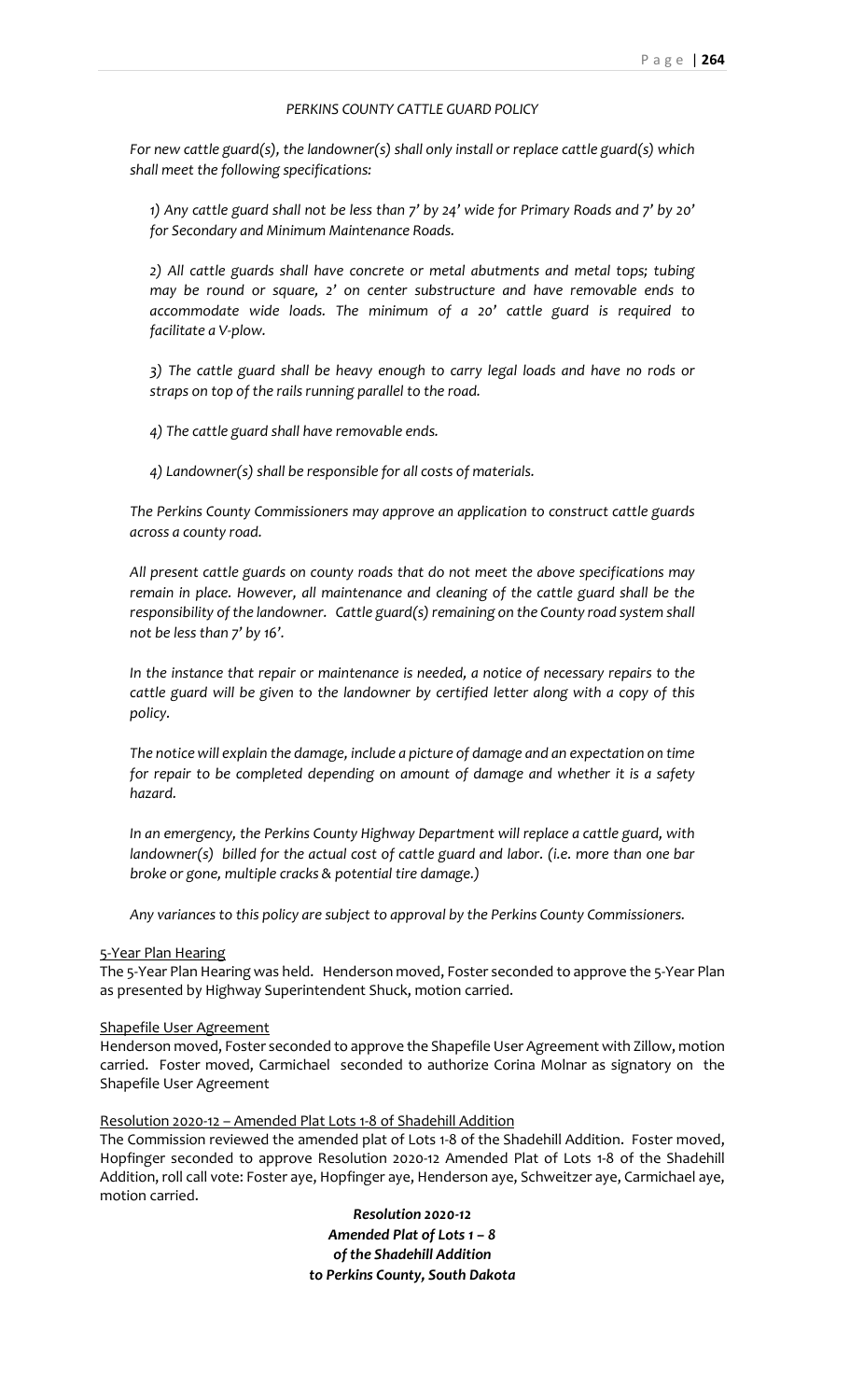# *Highway Approach Moved South and North South Easement Removed Located in the NW1/4NW1/4 of Section 20 Township 21 North, Range 16 East of the B.H.M.*

*Be it resolved by the County Commission of Perkins County, South Dakota that the Amended Plat of Lots 1 - 8 of the Shadehill Addition to Perkins County, South Dakota, as located in the NW1/4NW1/4 of Section 20, Township 21 North, Range 14 East of the B.H.M., Perkins County, South Dakota, having been examined, is hereby approved in accordance with the provisions of South Dakota Compiled Law, Chapter 11-3, and any amendments thereof.*

### Dental Health and Life Insurance

The majority of employees wished to keep the current insurance. Foster moved, Henderson seconded to leave the dental, vision and life insurance with the current providers, motion carried.

### Wellmark Health Insurance

Foster moved, Schweitzer seconded to move forward with the Wellmark Blue Cross Blue Shield Bronze plan, motion carried.

Henderson moved, seconded to participate in the Wellmark Blue Cross Blue Shield Employer Group Retiree Program effective January 1, 2018, motion carried.

### Liquor License Renewal

- Foster moved, Hopfinger seconded to approve the On-Sale Liquor License #RL-4306 for K-T, motion carried.
- Henderson moved, Foster seconded to approve the On-Sale Liquor License #RL-5710 for Lemmon Country Club, motion carried.

### Capital Outlay Accumulations Transfer

Foster moved, Henderson seconded to transfer \$500,000.00 from Capital Outlay Accumulations to Road and Bridge Fund, motion carried.

### Employee Bonus

Henderson moved, Hopfinger seconded to grant year-end bonuses in the amount of \$400 to fulltime employees, \$50.00 for jailers, Veteran Service Officer and Weed Administration and \$200.00 for permanent part-time employees, motion carried.

# Auto-Supplement

Foster moved, Hopfinger seconded to auto-supplement the insurance payment of \$2,271.29 to 101- 211-425, motion carried.

# Contingency Transfers

Foster moved, Schweitzer seconded to approve the following contingency transfers: 101-165-411 - \$500; 101-422-411 - \$1000; 101-445-422.05 - \$2500; 101-445-424 - \$2500; 242-311-425 - \$500, motion carried.

# Temporary Hire

Finance Officer Chapman requested permission to hire Paulette Fero for up to six weeks to help with the mailing of tax receipts starting in January. Foster moved, Henderson seconded to allow Finance Officer Chapman to hire Paulette Fero as a temporary part-time employee, motion carried.

# Special Commission Meeting

Foster moved, Hopfinger seconded have a Special Commission Meeting on Tuesday, December  $29<sup>th</sup>$  at 10:00 am, motion carried.

#### Executive Session

Foster moved, Carmichael seconded to go into Executive Session to discuss personnel at 12:42 pm, motion carried.

Chairman Carmichael declared the meeting out of Executive Session at 1:56 pm.